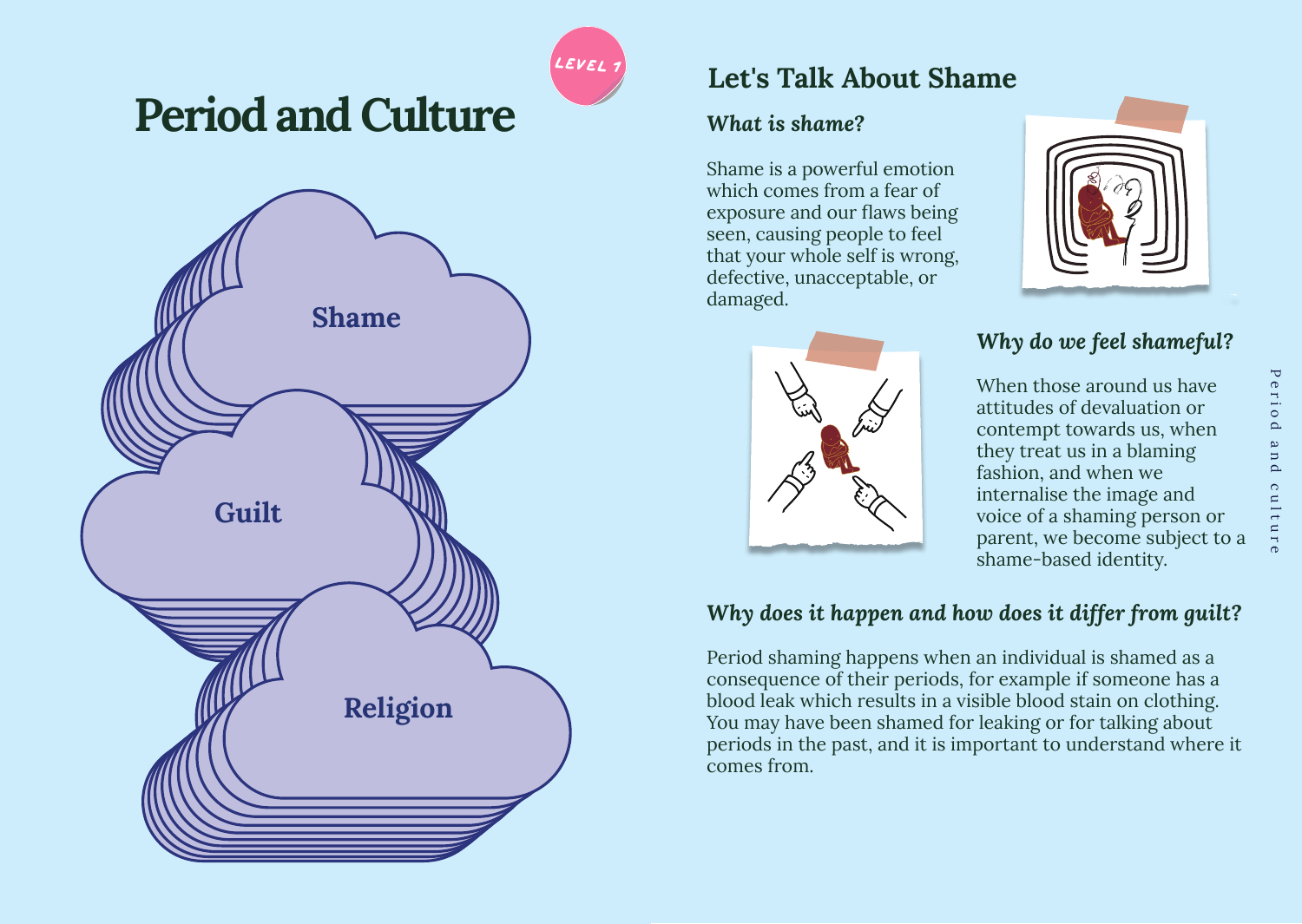## *Shame versus guilt*

You may sometimes confuse shame with guilt because these two emotions have similarities, but they are different.

*Shame*  When you're feeling that your whole self is wrong.

*Guilt*  When you're making a judgment that something you've done is wrong.

## *How does shame start?*

Your self-esteem is shaped by your daily experiences of being praised or criticised, lovingly disciplined or punished, and taken care of or neglected. You may become super sensitive to what feels like criticism (even if it isn't) and feel rejected by others. You might feel painful, self-contemptuous, and worthless. Intense feelings of shame can take hold of your selfimage and create low self-esteem. Evidence is increasing that serious problems can occur, such as impacting your mental health, when the sense of shame gets deeply woven into a person's self-image and sense of self-worth.

## *Break the cycle of shame*

Learn to separate and evaluate whether you are ashamed or if someone else is shaming you. The experience of shame is directly about the self, which is the focus of the problem. In guilt, you are not the focus of the problem, but rather the thing done is the focus.

When you feel guilty about something wrong that you did, you can take steps to make up for it and put it behind. But when you feel ashamed, you feel convinced that you are the thing that is wrong, making it difficult to 'come back' to feeling more positive about yourself. Therefore, you must break the cycle of shame by not allowing period-shaming to define who you are and viewing your period and period stain as completely normal, which doesn't deserve any shame.

> "**There's an interesting story where there was once a young girl who was traveling with the Prophet mOhammed** (**PBUH**) **and his family. She sat on a camel and had her first period and stained the saddle. She was quite ashamed by that. But when the Prophet heard about it, he said 'There's nothing to be ashamed of!' and he instructed to wash away the stains and just reuse the same saddle.**"

**- imam aarij anwer** (**muslim scholar**)

## *A period stain is not shameful. You are not impure. You are not dirty.*

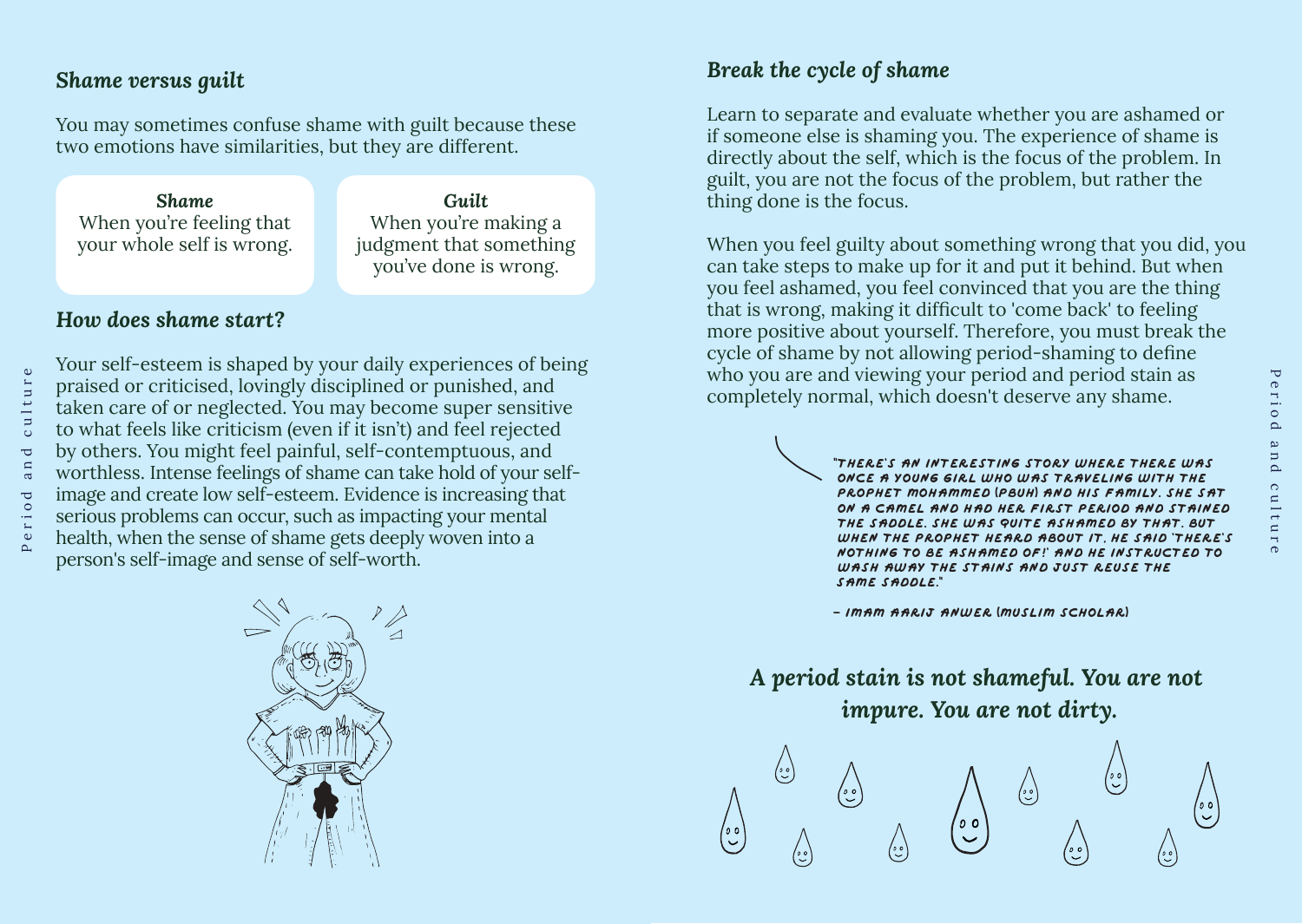

Period and culture

 $\mathbf{u}$ 

 $\epsilon$ 

ರ

 $\circ$ 

 $\overline{a}$  $\bullet$ 

 $\overline{\mathbf{C}}$ 

c u

ūr

## **Question Corner**



## *A confidence building exercise*

Let's say you're going to school and you're wearing your uniform. You don't know what a period is or you are still very new to having a period. Suddenly, a boy in your class asks you what that stain is on your trousers. A girl in your class gasps and tells everyone that you're bleeding. The toilet is too far away for you to quickly run to and people are starting to stare and whisper. You have period blood on your uniform, everyone is looking at you, and some of them start calling you "dirty". You feel ashamed and embarrassed.

### **How would you react if this happened to you?**

**How would you react if this happened to someone else? For example your friend or classmate.**

**Why do you think some people would use the word "dirty" to describe period blood?**

| DEAR BIG SISTERS.                                  |
|----------------------------------------------------|
|                                                    |
| One time in middle school I wore white jeans       |
| (I know, yikes) and my period was early. In        |
| class I didn't know what had happened in those     |
| moments, but when I stood up from my chair         |
| to go answer a question on the chalkboard, it      |
| bled though the white pants and everyone was       |
| laughing. Now that I look back on this memory      |
| I was disappointed not only in the boys, but all   |
| the girls in my class who shamed another girl.     |
| Especially the female teacher who treated me       |
| like I had the plague. Like all those girls didn't |
| go through the same every month.                   |
|                                                    |
| SUBMISSION BY                                      |

**Gianna Rose**, **20**, **United States**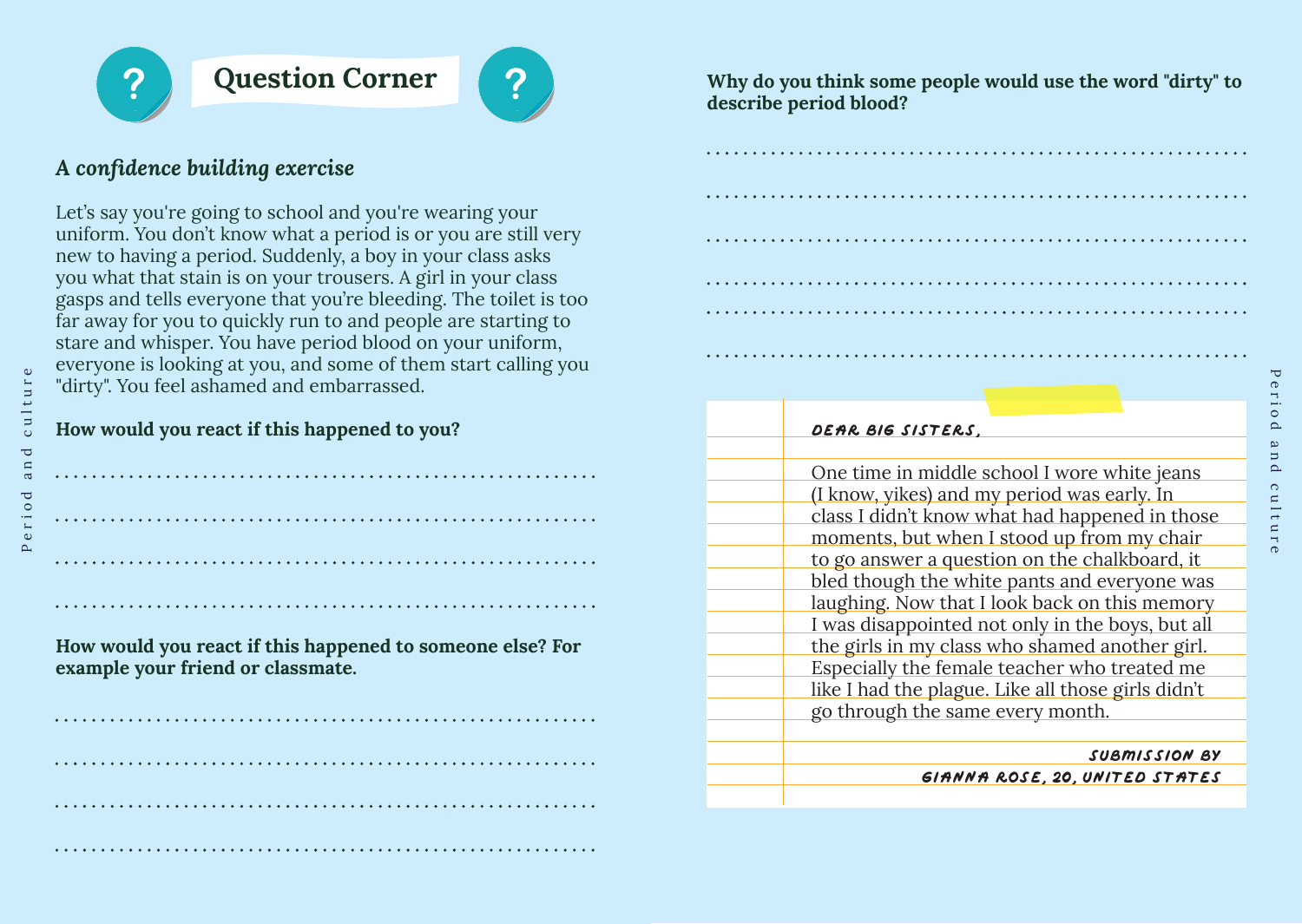## **Write a Letter to Your Younger Self** *Dear*

## *A reflective exercise*



With the help of this book and everything your body has taught you through puberty and menstruation, what are the things you wish you learnt sooner? How would you explain menstruation to your younger self?

Write a letter exploring your thoughts and fears, pleasant surprises, and the anticipation of starting menstruation.

As if you're talking to a younger sibling or friend, what are the things they might experience? What is some the information that might be useful to know beforehand?

| $\bullet$      |  |
|----------------|--|
|                |  |
| $\bullet$      |  |
|                |  |
|                |  |
|                |  |
| .              |  |
| $\bullet$<br>. |  |
|                |  |
| ٠              |  |
| .              |  |
|                |  |
|                |  |
| .              |  |
|                |  |
|                |  |

Period and culture

 $\circ$ 

ulture

 $\overline{\mathbf{U}}$ 

erio  $\simeq$ a n d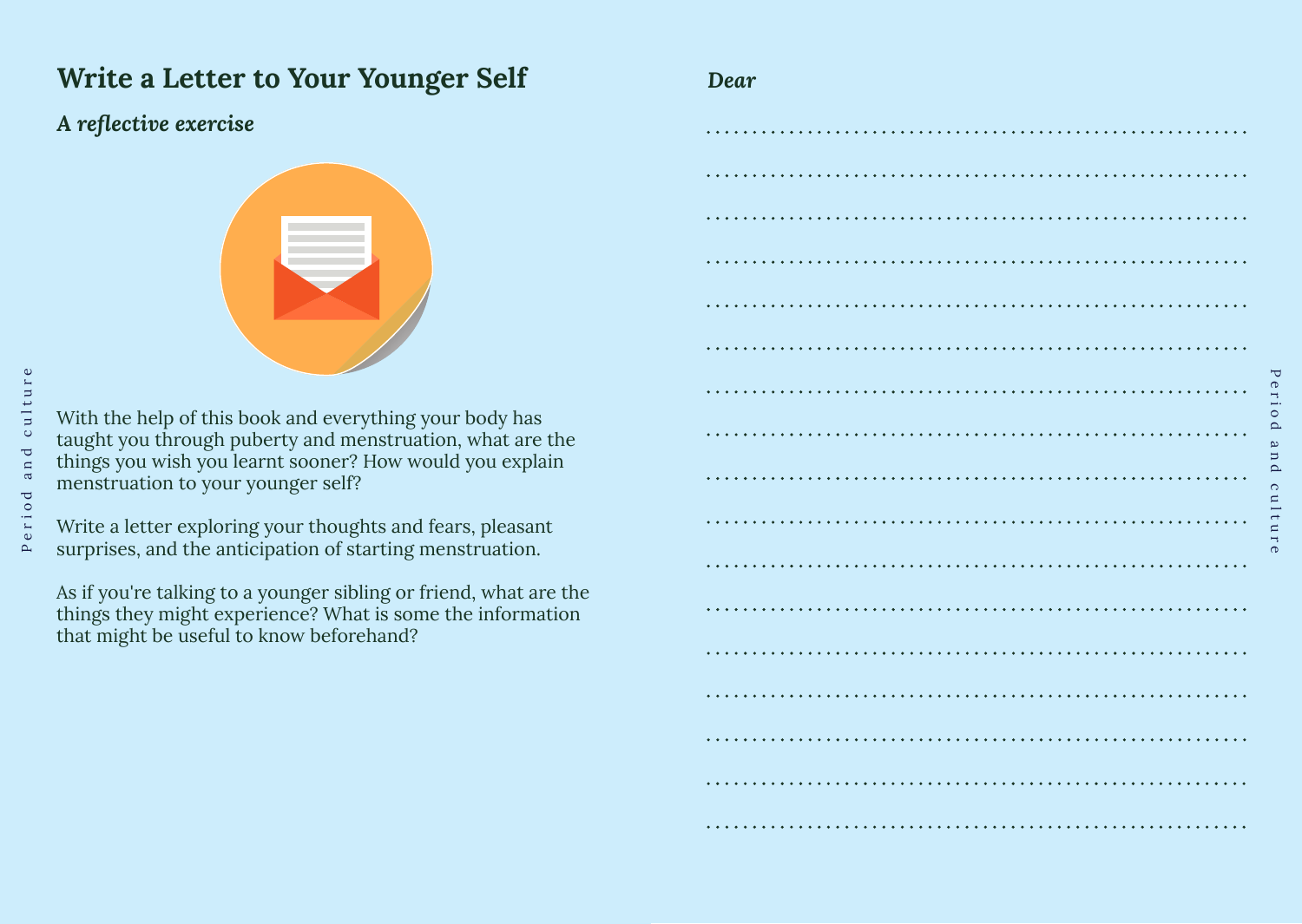# **Periods and Religion**

#### **We have interviewed religious leaders and scholars about menstruation. visit Period and Culture in Level 2 to read it! - B.**

#### *Menstruation is not a punishment from God!*

Here are a few examples of how menstruation is viewed within some religions. Whatever your belief or religion says about periods, always remember that it is a normal, natural, and biological process that half the world's population will experience at some point in their life.

**Islam:** The Quran says, "Her praying while pure is worship (ibada) and her refraining from prayer while menstruating is worship. All of it is worship".

**Buddhism:** "Menstruation is viewed as a natural physical excretion that women have to go through on a monthly basis, nothing more or less".

**Taoism:** Menstruation is referred to as a "Red Dragon".

**Sikhism:** The menstruation cycle is a God-given process. A woman's blood is necessary for human life and is therefore sacred, rather than impure.

**Christianity:** Sister Philotte Mukashema said, "For me, you cannot save the soul without saving the body."

**Judaism:** The Torah talks about menstruation in a very neutral way - neither positive nor negative. It is a unique spiritual time.

**Hinduism:** As a Hindu tradition, when a girl starts her period she's adorned and gifted. The idea is that the goddess is now coming into her form.







Period and culture

 $\mathbf{a}$  $\epsilon$ 

riod  $\omega$  $\sim$ 

 $\overline{\mathbf{C}}$ 

Ē  $\circ$ 

ure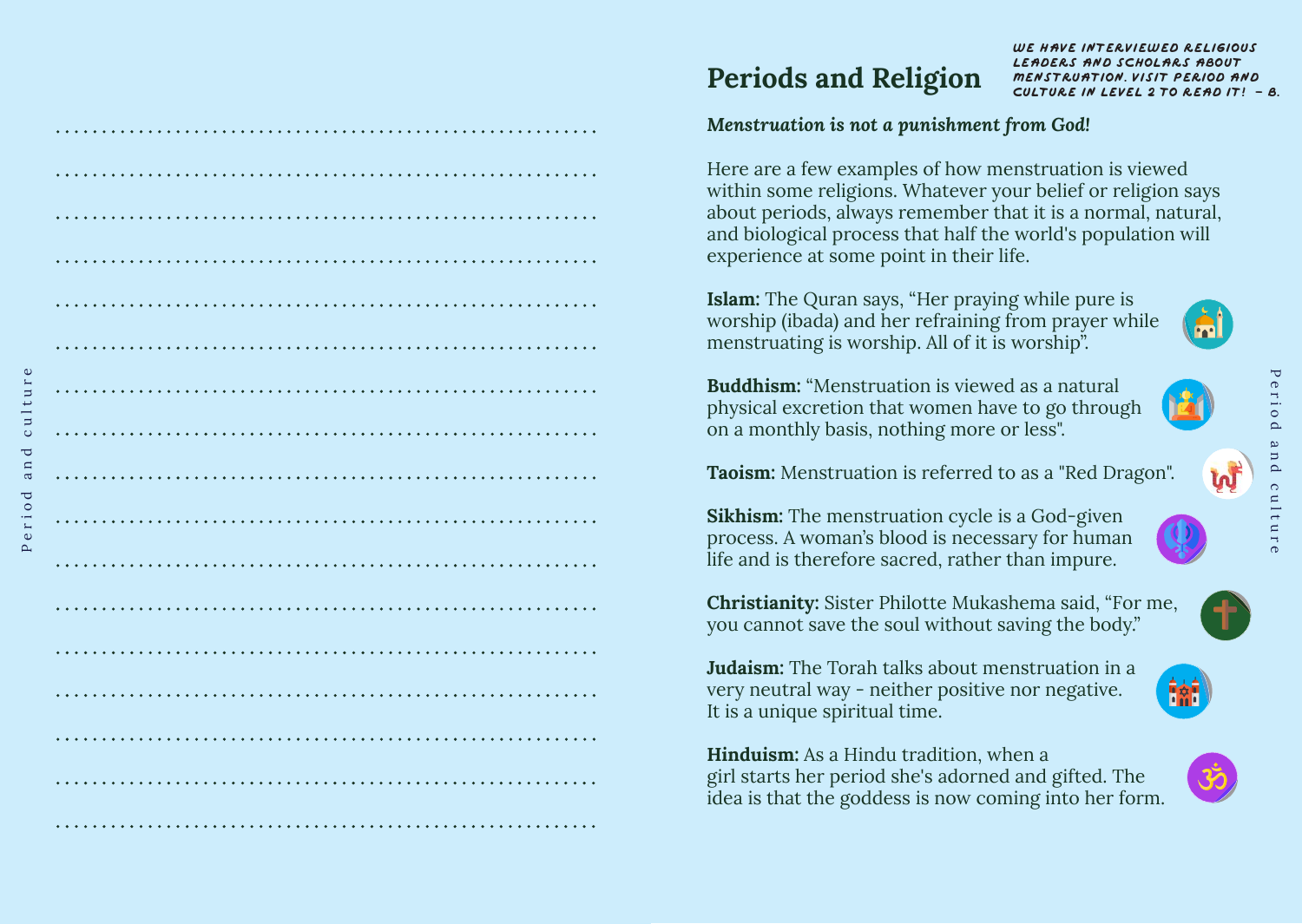

Period and culture

eriod

 $\sim$ 

and

culture

## **Question Corner**



**How are periods represented in your country, culture, and/ or religion?**

| $\cdots$ |  |
|----------|--|
|          |  |
|          |  |
|          |  |
|          |  |
|          |  |
|          |  |
|          |  |

**Was there a time you felt religion or culture positivity impacted your experience of menstruation?**

**In some cultures, families and communities come together to celebrate a girl starting her period. Draw a scene at your ideal period celebration party!**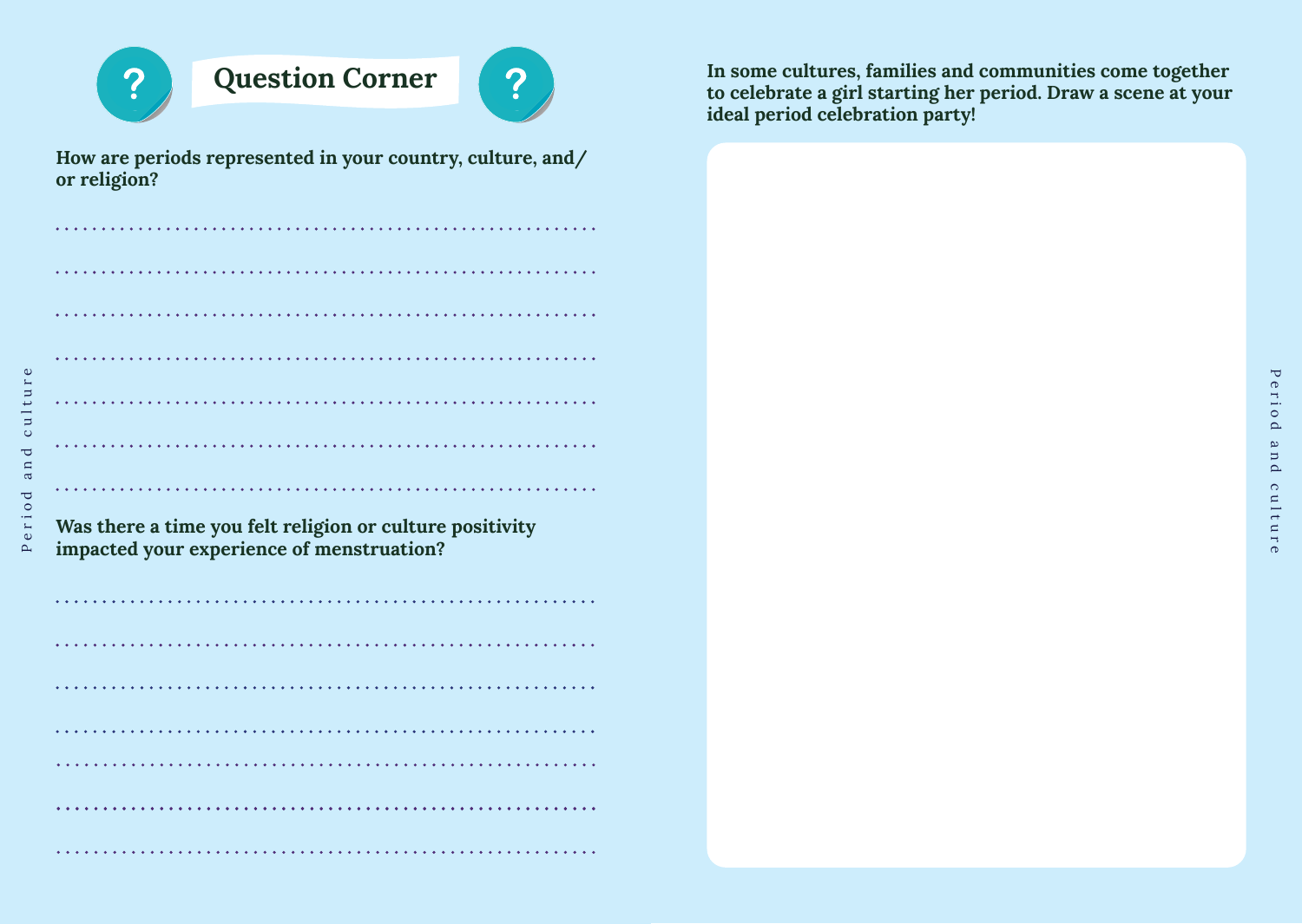#### **Dear Big Sisters**,

Period and culture

 $\mathbf{u}$ 

 $\mathbf a$ 

 $\circ$ 

eri

 $\sim$ 

 $\overline{\mathbf{C}}$ 

စ်

 $r e$ 

E  $u$ lt

I was 11 years old in Beirut when I got my period. Luckily my mom and girlfriends had prepared me and I felt absolutely beautiful and grown up. I was a little worried about how to keep my pads hidden from my brothers and dad but I don't think I wasted too much time on that. I feel lucky that I was never shamed and my period made me feel empowered. Later on in life it became my favorite time of the month when I needed to use it as an excuse not to be intimate with my husband. I was unfortunately not very comfortable sexually and it certainly served me well to take breaks. I made my periods longer than they should have been.

> **Submission by Houry**, **58**, **Lebanon**



#### **Dear big sisterS**,



 $\overline{\mathbf{U}}$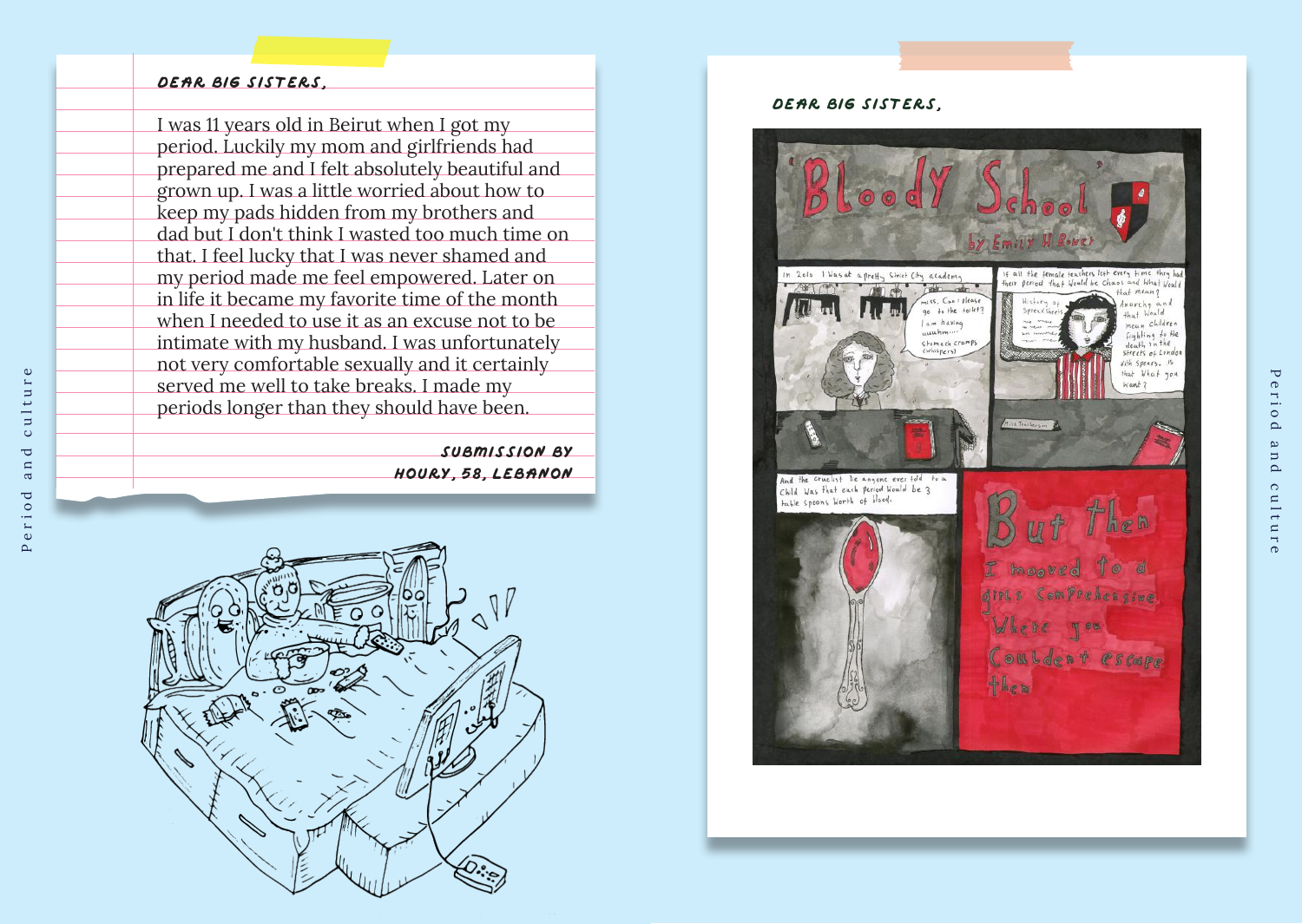



**Submission by emily Bower**, **UK**

Period and culture

 $\circ$ 

ulture

and

 $\blacktriangledown$ 

erio

 $\Delta$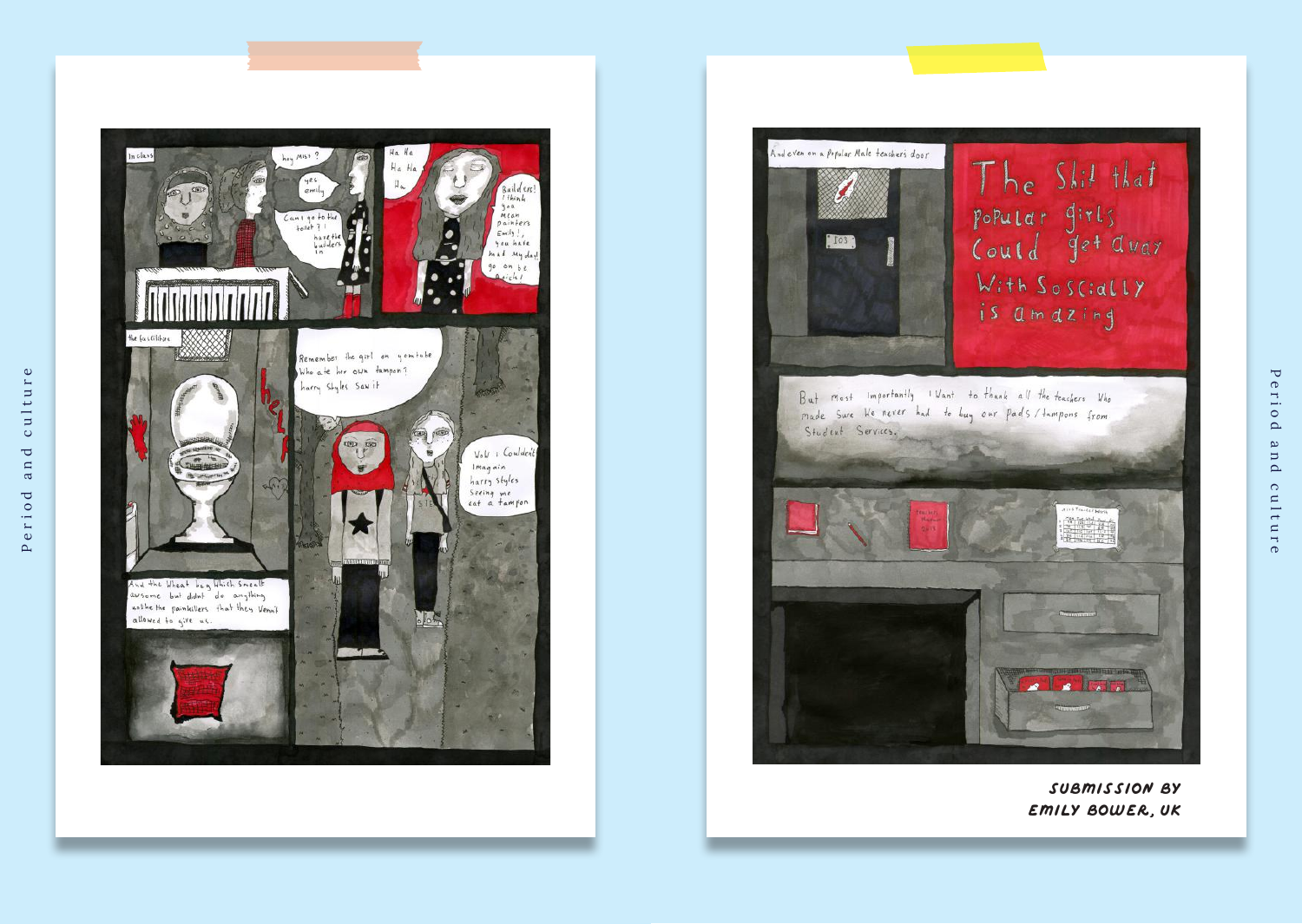## **Your Period is Your Power**

Periods are often associated with negative images in many religions and cultures. But let's look at some examples of myths and actual stories around the world and throughout history, in which periods are represented as something positive and powerful!



Period and culture

and

eriod

 $\Delta$ 

culture

### *Ancient Sumer*

Ninhursag, the goddess of fertility in ancient Sumerian mythology, taught women to make clay dolls painted in period blood. These dolls were then used for magic spells to help women to become pregnant.

## *Hawaii*

In ancient Hawaiian communities, having your period was seen as the most sacred time for women. They were also believed to have very strong spiritual powers that could even suck out the mana (or soul) of men.

## *Borneo*

Women from the Rungus tribe in Borneo have a neutral opinion about periods. They often see period blood, not as being clean or dirty, but simply as a fluid that must come out of your body on a monthly basis.

### *Celtic Britain*

According to the Celtic Britains, if you were stained red (which might be referring to period blood), it means you were chosen by the god. Also, the word for red in Celtic, ruadh, means royal.

#### *Ghana*

Different countries and families have different ways to celebrate when a girl gets her first period. In some parts of Ghana, young girls are treated like queens and sit under a beautiful parasol decorated with flowers, while receiving gifts from family members.

#### *Native American*

In Native American tradition, it is said that a woman has a powerful impact on Earth when she bleeds. The renewal of all your senses allows you to see the world with new eyes. This moment of epiphany, breadth and vision is completely yours.



#### *Ancient Rome*

The Ancient Romans were told that women, while they are on their period are so powerful and magical that they can guard off natural disasters like hailstorms and lightings. They were also believed to save crops in the field from beetles, worms, and caterpillars.

#### *Amazon*

In the Tikuna tribe, some girls choose to be isolated for one year after their first period. During this year, they learn their own tribe's music, dances, history, and beliefs from female tribe members. They are welcomed back into the community with a 3 day Pelazón ceremony.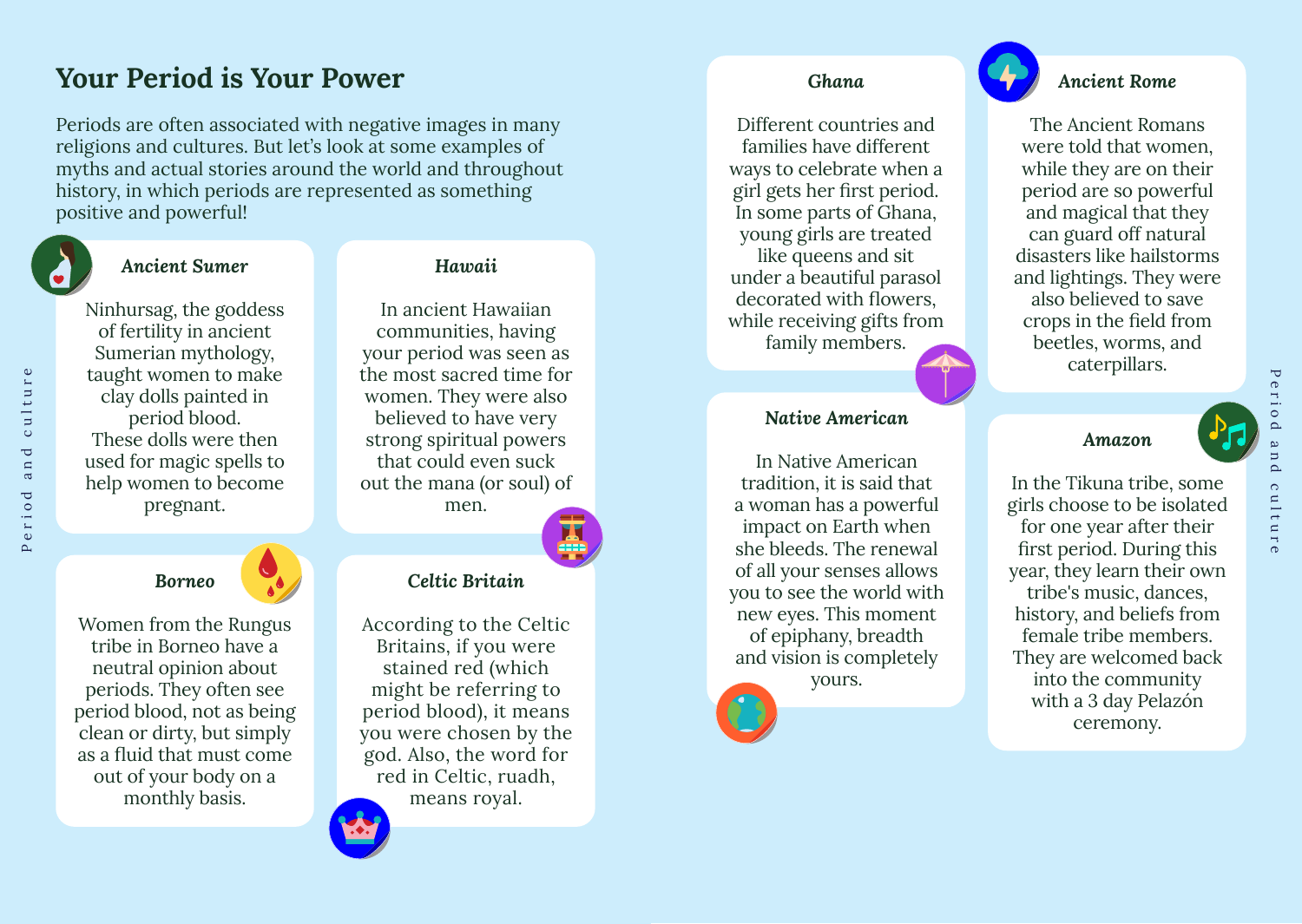#### *Ancient Hopi*

Hopi, a Native American tribe, believed that men would come back safely from war and the Earth would be peaceful if women on their period gave their blood to the soil of the earth.

A religious leader of the Beng tribe in the Ivory Coast beautifully described period as the "flower of a tree", because the tree (or girls) can't nurture fruits (or babies) without the flower (or periods).



Period and culture

a n

eriod

 $\overline{\mathbf{C}}$ 

culture

## *Food for Thought*



Many stories introduced in this section describe menstruation or menstrual blood as something sacred, powerful, and invincible. Some stories even mention that periods can be destructive, which might be the reason behind misconceptions like "women on their period must spend time in the menstrual hut", "women can't enter the kitchen when they are on their period because the blood can spoil the food", or even "period blood is dirty and dangerous". It is very important for us to understand the difference between myths and facts!

> "**There are quite a few stories where Aisha and the Prophet would often eat from the same plate and drink from the same cup...So the two would do all that together, irrespective of whether she was on her period. There would be women who would come and ask her questions on how they should interact with their husbands** [**while on their period**]**. Aisha is the one who**'**s liberating their minds by saying,** "**No, this is how me and the Prophet were.**" **Everything else we did like we would do in other times except actual intercourse.**"

# *Ivory Coast* **Question Corner**



 $\overline{\mathbf{r}}$ 

**In some cultures, families and communities come together to celebrate a girl starting her period. Draw a scene at your ideal period celebration party!**